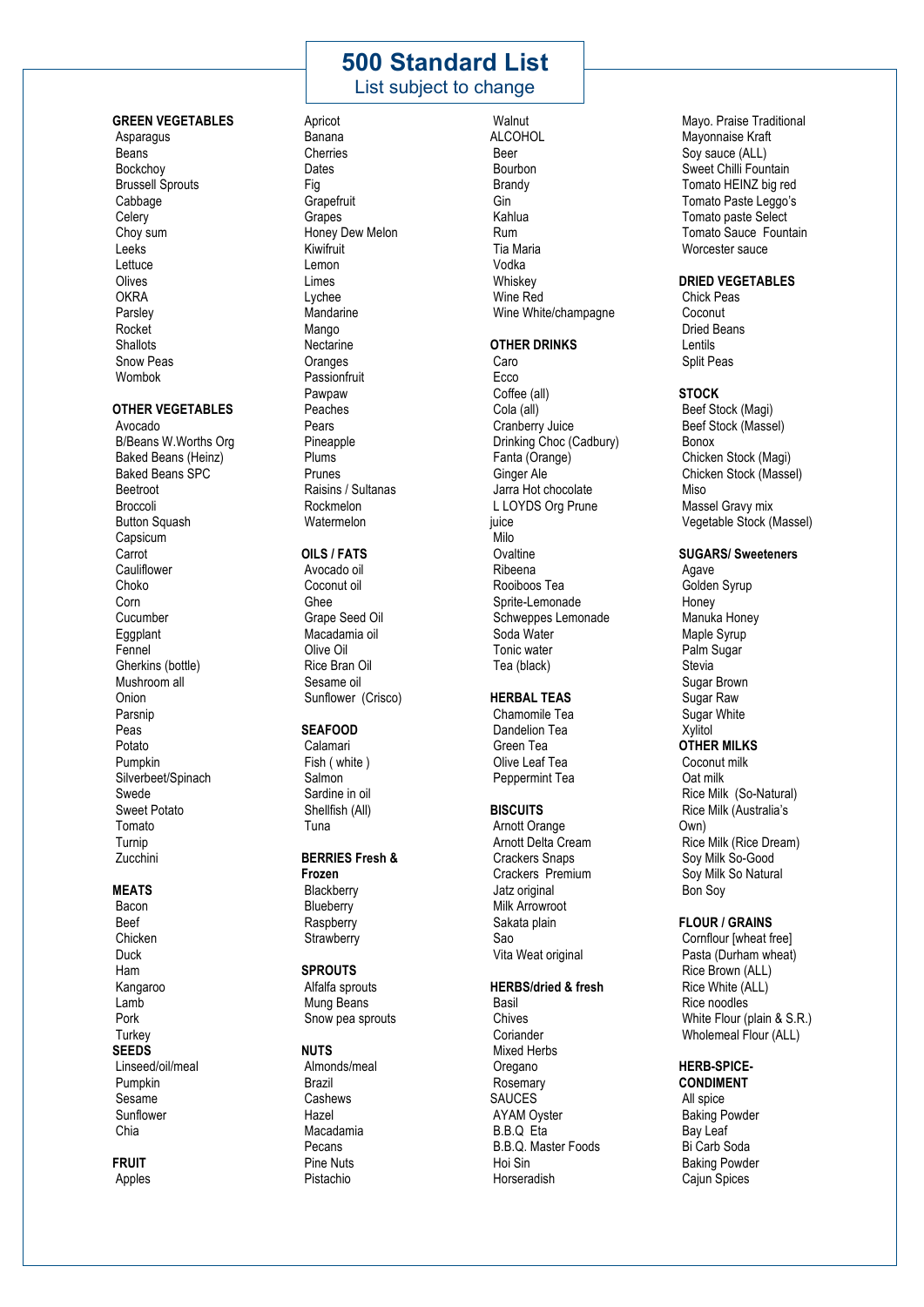# **500 Standard List continued**

Chilli Cinnamon Cloves Cream of Tartar Cumin Curry Powder Dill Fennel Seeds Garam Masala Garlic Gelatine Ginger Guar Gum **Homus** Mixed Spice Mustard Nutmeg Paprika Pepper (black and white) Pepper Cayenne Salt (refined table) Salt Celtic sea salt Salt Herbemare Vege Original Salt Himalayan Salt Rock Salt Tabouli Tarragon Thyme Trocomare Vege Salt Turmeric Vanilla (pure) Vinegar (all types) Vinegar Apple Cider Xanthan gum

#### **SOY PRODUCTS**

Tofu **Tempey SPREADS** Cottees Blackberry Jam Cottees Marmalade Nutella St Dalfours strawberry St Dalfours wild blueberry Vegemite

#### **BREAKFAST CEREALS**

CRUNCHOLA Apple and **Blueberry** FREE AND LOW Muesli GOOD MORNING Millet Puffs Lecithin LOWAN Rice Porridge Polenta

### **DAIRY**

**Butter** Cows Cheese Cows Yoghurt Cream Eggs Fetta Cheese (goat) Goats Cheese Goats Milk

Icecream (Peter's Vanilla) Icecream soy Margarine (Flora) Margarine (Nuttalex) Milk A2 Milk Carnation Milk Full Cream Milk Skim Sheep Cheese Sheep Yoghurt Zymil (lactose free milk)

### **Supermarket BREADS**

Corn Thins Healthy Soft Sorj wrap Rice Thins White Wholemeal Mountain Rice King Henry Rye Pumpernickel 100% Rye

#### **Health Shop BREADS**

Ancient Grain Tigris **Spelt** Ancient Grain Devonport Rye ESSENE sprouted bread Organic Kamut (SOL) Paine DE Campagne (SOL) Naturis organic spelt Lifestyle Ancient Grain Flinders Sourdough bread

### **CHOCOLATE / SWEETS**

Cocoa (Cadbury) Chocolate (Darrell Lea) Chocolate (Lindt) Chocolate (Nestle) Chocolate (Cadbury) Chocolate (Dove) Chocolate (Haig) Chocolate (SWEET WILLIAM) **Liquorice** 

#### **GLUTEN FREE**

BASCO bread mix BASCO chicken & veg soup BASCO Chocolate Cake Basco Date loaf BASCO Pancake mix Coles GF Spaghetti Fantastic Chicken Noodles Fantastic Original crackers Freedom free frm gluten wraps Go Natural Fruit & Nut bar ORGRAN Buckwheat Flour

ORGRAN custard powder ORGRAN Gravy Mix ORGRAN No Egg ORGRAN Rice Pasta ORGRAN Rice-Corn Pasta ORGRAN spaghetti Tom Sauce SAN REMO Glut Free Pasta MOORE'S GF.yeast free bread Country Life Yeast gluten wheat free Common Ground buckwheat sourdough Naturis GF rice loaf Supermarket CEREALS **Cornflakes** Crunchy Nut Goodness Cereals (all) Just Right Oat Bran Oat Brits Rice Bran Rice Bubbles Rolled Oats Special K Sultana Bran Vita Brits Weet Bix

#### **LAUNDRY Products** Bio Zet

Bleach Cold Power Dynamo Fabric Softener Cuddly Fabric Softener Fluffy Lux Flakes (laundry) **Nappisan** Omo Preen Radiant Sard Wonder Soaker **Windex** Wool Mix M.Gardner

## **EARTH CHOICE**

**PRODUCTS** Fabric Softener Laundry liquid Multi Purpose spray Wool Mix Dish Liquid Floor-surface

#### **DEODORANTS**

Body Choice Natural Crystal Stick Dove Mum Rexona Sport Tea Tree Oil Deodorant

#### **SUNSCREEN**

Sunscreen Banana Boat Sunscreen UV **Tripplegard** Coles sensitive 30+ Oleo Sunscreen

#### **BATHROOM CHEMICALS**

Lux Body Wash Palmolive Shower Milk Shampoo Baby (Johnsons) Shampoo Head & **Shoulders** Shampoo Pantene Shampoo (Alchemy) Shampoo Wella Balsam Shaving Foam Gillette Shaving Gel Nivea Soap Pears Soap Dove Talcum Powder

#### **KITCHEN/Cleaning Products**

Ajax Spray & Wipe Domestos Exit Mould Insect Spray Jif Morning Fresh Palmolive Dish Liquid Pine-O-Cleen Shower Power Sunlight Dish Liquid

#### **TOOTHPASTE**

Colgate (all types) Grants Herbal McLeans (all types) RED SEAL Herbal Sensodyne **Steradent** VICCO Herbal

### **HAIR/FIBRES**

**Cotton** Mixed Feathers Polyester Wool

### **METALS**

Aluminium Gold **Mercury** Silver

#### **COMMON SUPPLEMENTS**

Ammodine Aloe Vera Chlorella Fish oil Capsules Inner Health Plus Inner Health plus Dairy free Lugol